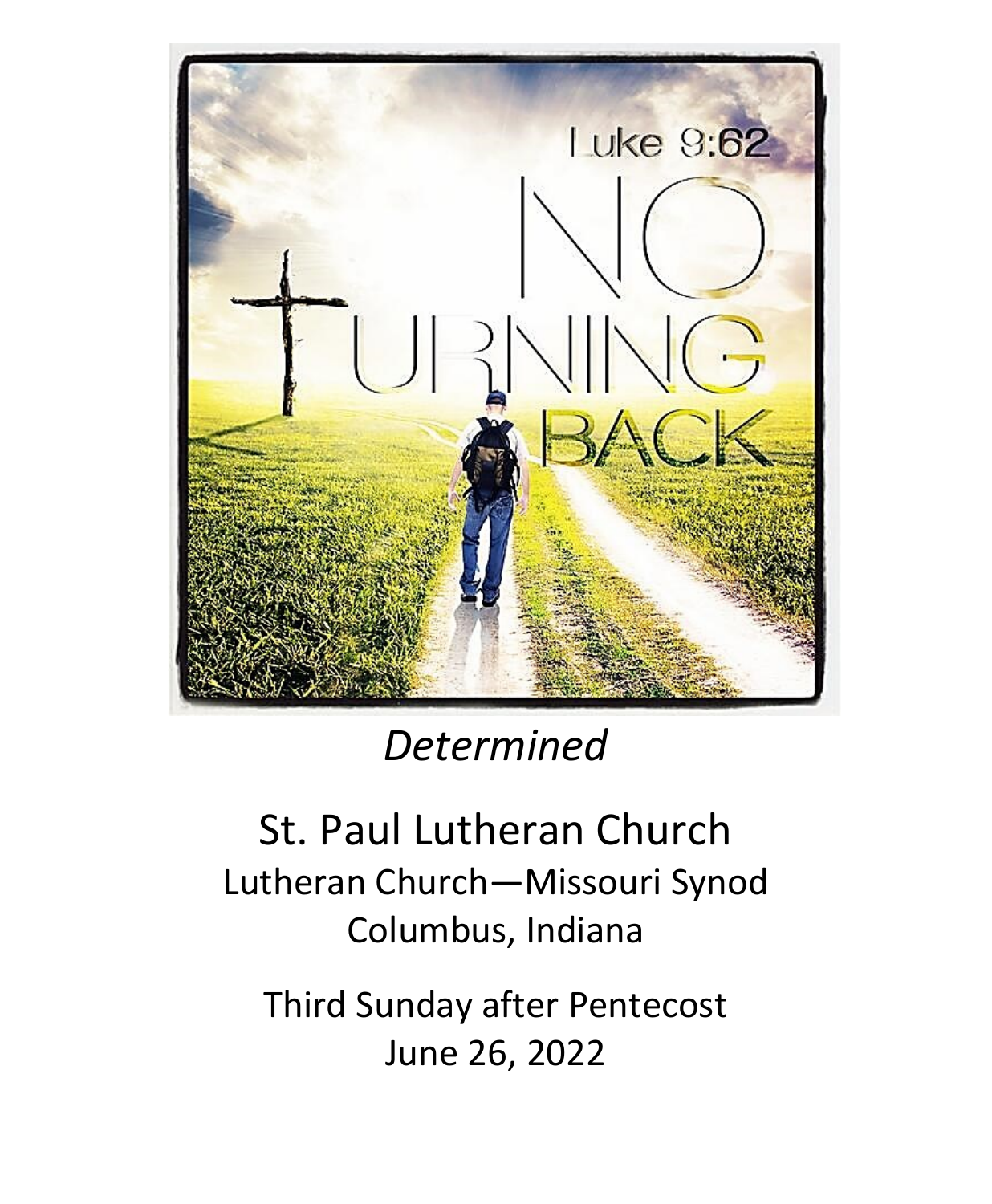# *Welcome to St. Paul!*

We are glad that you have come to God's house to be fed and strengthened by His holy Word. The order of service for today is printed on the **insert** in this bulletin. Guests, we extend a special welcome to you this morning. We are privileged to have you as our guest today and encourage you to worship with us again soon.

**The Family Quiet Room and Restroom** are located outside the doors of the sanctuary and to the left. In the Family Quiet Room, you can hear and see the service. **Assisted hearing devices** are available for the service. Please contact an usher.

Do you need prayer support? Please call Bonnie England at 812- 392-2732 to activate our **Prayer Chain.** Your fellow church members will pray for you.

**Our Communion Practice:** Scripture teaches that the Lord's Supper is a meal for baptized believers where the bread and wine are the true body and blood of Jesus Christ, and that through this Sacrament God grants us the forgiveness of sins and strength for our faith. Holy Scripture reminds us in 1 Corinthians 11:27-34 that those who eat and drink our Lord's body and blood in an unworthy manner do so to their great harm. It is out of love and care for each individual that comes to the Lord's Supper that we ask that those who hold a different belief or church membership than that of the Lutheran Church—Missouri Synod, are not instructed and confirmed in the faith, or doubt the presence of Christ and His power in the Sacrament to refrain from attending the Lord's Supper. Please respect our position of love in this matter of pastoral care and speak with the pastor with any questions regarding the Lord's Supper.

**Communion Preparation:** To prepare for the Lord's Supper, you may wish to pray the prayer on the inside cover of the hymnal or review the Christian Questions and Answers on pages 329-330.

### *Summer Sunday School*

Ages three-sixth grade in corner Sunday School room led by the Wofford family

> Seventh-twelfth graders in Youth Room led by DCE LaBelle

> > Adults in Fellowship Room led by Pastor Bauman

#### **Serving Today**

Organist: Kantor Dan Mau 8 AM Acolyte: Madelynn Dougherty 10:45 AM Acolyte: Jax Branaman

**IN THE GATHERING SPACE…** are copies of the June-July Newsletter and the July-September *Portals of Prayer.* 

## Church Calendar

*County Fair Taco Barn through Saturday* Today **8:00 AM Divine Service** 9:10 AM Fellowship 9:30 AM Radio Service WYGS 91.1 FM 9:30 AM Summer Sunday School **10:45 AM Divine Service English and Spanish** Noon Spanish Sunday School 2:00 PM 175th Planning Meeting 7:00 PM Lutheran Hour on WYGS Thursday 3:30 PM Hickory Creek Visit Friday Church Office Closed Next Sunday Recognition of Veterans Mite Box Sunday **8:00 AM Divine Service** 9:10 AM Fellowship 9:30 AM Radio Service WYGS 91.1 FM 9:30 AM Summer Sunday School **10:45 AM Divine Service English and Spanish** Noon Convivio 7:00 PM Lutheran Hour on WYGS

**IN OUR PRAYERS…** Pastor Zac Patterson and his family as he is installed as pastor today at Holy Cross Lutheran in Cary, Illinois; Our new District President and the congregation he serves; Military Deployment: Garrett Pevlor to Romania on June 30<sup>th</sup>; Sick and Recovering: Elizabeth Scheidt, Dawn Deiwert, Dean Hartke, Nancy Dyer, Gayla Alesandro, Mike Bridges, Jim and Kay Newton, Irene Shireman, Wil Harner, Kathy Hoover, Sue Kitchin, Karen Kruger, Dorothy Gellespie (Haak's great-niece), Mark Hotz (Hinds' nephew), Charles Hughes (Glenn's brother), Steve Norman (Yeley's friend), Joe Forster, Jeff Spero (Cleary's brother-in-law), Kenneth Barkley (Kruger's friend), Jan Johnson (Bridges' friend), Richard Helt (Gerald's brother), Chris Sichting (Jon Scheidt's motherin-law), Mark Bense (Spurling's friend), Arlene Kruger (Kruger's sister-in-law), Bruce Glick (Tim's father), Ken Claycamp (Darcy Roxbury's father), Steve Wessel (Kirby's friend), Patsy Lewis (Matthew Lewis' mother), Robert Carmichael (Glenn Hughes' friend), Karen Bauman (Pastor Bauman's mother), Carol Zimmerman (John and Gail Jones' niece), Fran Sapper (Cleary's friend), Paul and Judy Ketner (Julia Bense's friends), Julie Phillips (Bonnie Nolting's sister), and Connie Ball (Jan Voelz's friend); Grieving: Family of David Fiesbeck.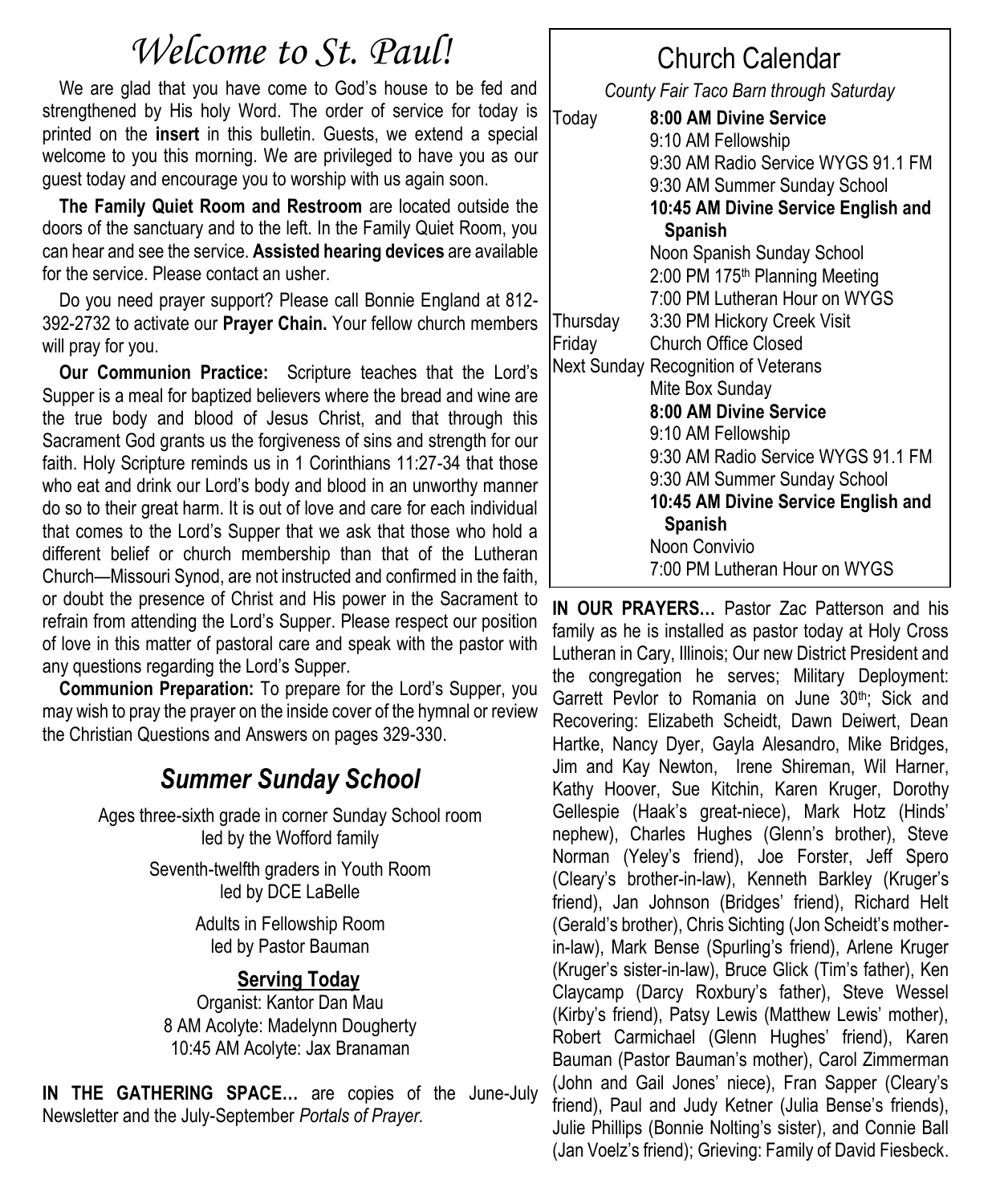#### **Sign Up Today for VBS**

Monday, July 18<sup>th</sup> – Friday, July 22<sup>nd</sup> 9 AM – 11:30 AM **FREE** to all children 3 years old through 6<sup>th</sup> grade completed.

Register online at StPaulColumbus.org

**Volunteers** needed for snacks, crafts, games, and more! Please sign up on the bulletin board in the gathering space or speak with DCE LaBelle or Katie Arnholt



**WE WELCOME…** Eric, Sariina, Sierra, and Chase Kalli into our church family today. We are also thankful that Sierra is playing the flute at our services today. May God richly bless them as they worship and serve with us.

**YOUTH COMMISSIONING…** During the 8 AM service today, we will be Commissioning and Sending our four youth and two adult chaperones who will be attending the National Youth Gathering: Mallory Burbrink, Hannah Helt, Abigail Knollman, and Providence Wofford with chaperones Katie Arnholt and DCE Cheryl LaBelle. The National Youth Gathering is July 9- 13 in Houston, Texas. On **Sunday, July 17th ,** they will share with the congregation their experiences during the Sunday School hour.

**THE FLOWERS IN CHURCH AND TODAY'S RADIO MINISTRY…** are sponsored by the elders of St. Paul in honor of and thanksgiving to God for Pastor Bauman on the 20<sup>th</sup> anniversary of his ordination, installation, and service to St. Paul Lutheran Church.

**MEMORY VERSE FOR THE WEEK…** *[Jesus said:] The harvest is plentiful, but the laborers are few. Therefore pray earnestly to the Lord of harvest to send out laborers into His harvest.* Luke 10:2

**PASTOR PATTERSON AND FAMILY…** are attending his son Zac's installation as pastor of Holy Cross Lutheran Church in Cary, Illinois today. The family will be returning on Wednesday.

**NEIGHBORHOOD INFORMATION DISTRIBUTION…** Help us get the word out by inviting those in the area to our church and VBS. Stop by the table and sign up for a neighborhood, collect your door hangers and distribute them any time before July 17<sup>th</sup>.

**INDIANA DISTRICT CONVENTION…** Last Thursday and Friday, Pastor Bauman and Jim Brock attended the convention in Fort Wayne. During the Sunday School hour today, Pastor Bauman will answer any questions.

**YOUTH WALKING TACO BARN...** Thanks to all who signed up to serve at the Walking Taco Barn. If you haven't yet enjoyed your walking taco, come to the fair this week and support our youth ministry! The fair concludes on Saturday. Next Sunday any perishable items that remain from the fair will be available for a freewill donation.

**175th ANNIVERSARY…** Would you be interested in serving on one of our subcommittees for special event planning? You're invited to join: Worship and Music, Memorabilia, and Food and Fellowship. For more information, please contact Warren Scheidt, DCE LaBelle, or Pastor Bauman. The next planning meeting is **this afternoon** at 2 PM.

**SPECIAL SERVICES… Next Sunday, July 3rd ,** we will give thanks to God for the many freedoms we enjoy in our country, pray for our nation and leaders, and recognize St. Paul members who have served in the military. Please plan to attend this special service.

**OFFICE HOURS NEXT WEEK…** The church office will be closed Monday, July 4<sup>th</sup> in observance of Independence Day.

**SHUT-IN VISIT DAY…** Due to Independence Day on the first Monday of July, the designated shut-in visit day is **Tuesday, July 5th .** 

**ORPHAN GRAIN TRAIN WORK DAY…** St. Paul's day to volunteer at the Orphan Grain Train Warehouse in Jonesville is **Tuesday, July 5th** from 10 AM-noon. If you would like to serve but cannot at this time, the regular hours are Tuesday-Thursday 10 AM-3 PM.

#### **MARK YOUR CALENDARS…**

- + Vacation Bible School—July 18-22 9-11:30 AM
- + Wednesday Bible Studies Resume—August 3rd at 9 AM and 6 PM
- + Rally Day—Sunday, August 7th
- + Confirmation Retreat—Friday-Saturday, August 12-13

**JOYFUL RESPONSE E-TITHING**… If you are interested in having your offering automatically drafted from your bank account, please contact DCE Cheryl LaBelle in the church office.